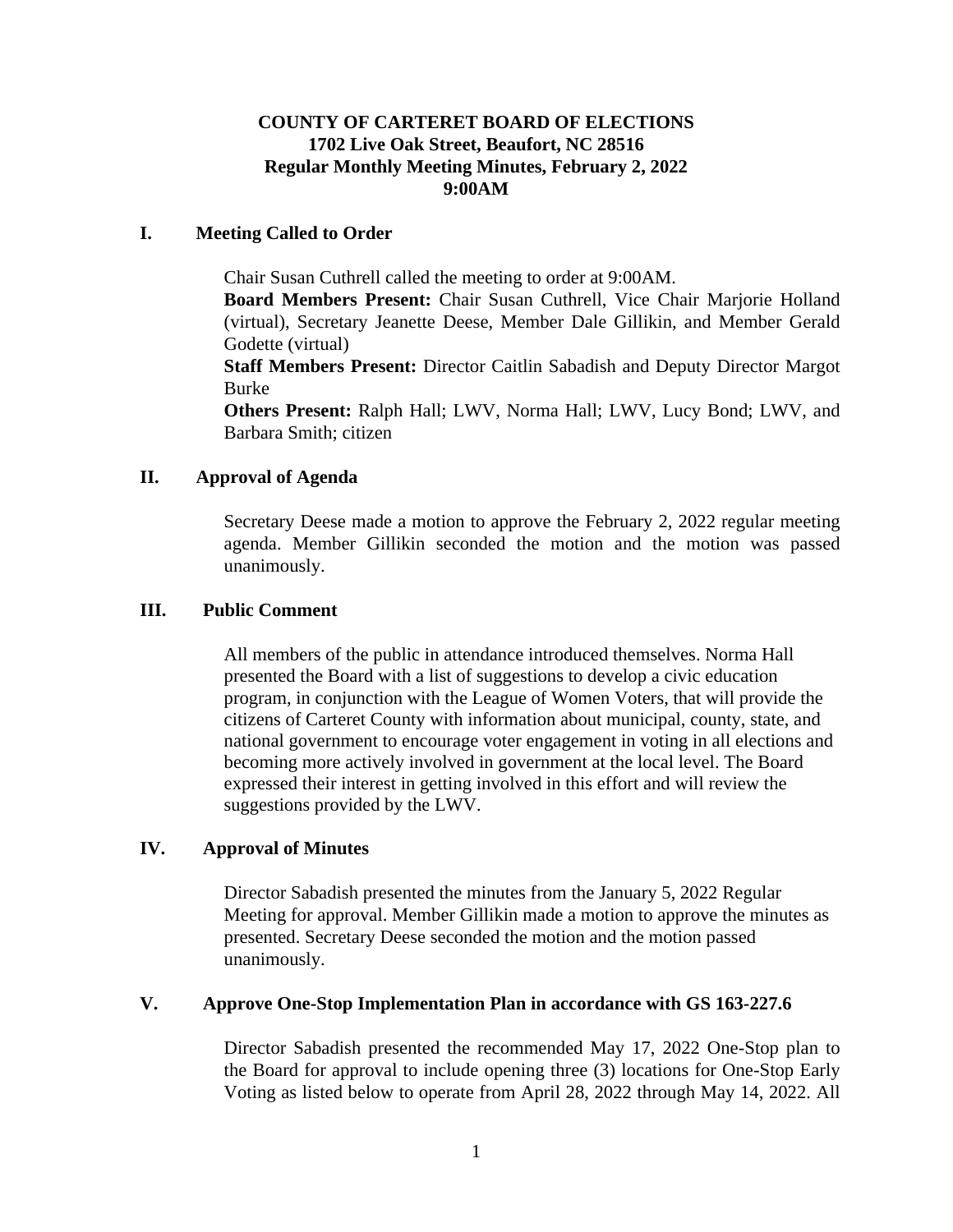locations will operate Monday through Friday from 8:00AM to 7:30PM excluding the last Saturday which will operate from 8:00AM to 3:00PM as required in evenyear elections.

- Board of Elections Office (BOE) 1702 Live Oak Street Beaufort, NC 28516
- Fort Benjamin Park/Recreation Center (FBEN) 100 McQueen Avenue Newport, NC 28570
- Western Park Community Center (WEST) 275 Old NC Hwy 58 Cedar Point, NC 28584

According to G.S. § 163-227.6, "…a county board of elections by unanimous vote of all its members…" shall approve the sites and hours for One-Stop early voting. Member Gillikin made a motion adopt the May 17, 2022 One-Stop early voting plan as recommended. Secretary Deese seconded the motion and the motion passed unanimously.

#### **VI. Discussion and Approval of FY22-23 Budget**

Director Sabadish presented the recommended budget for fiscal year July, 1, 2022 through June 30, 2023 including all operating line items. Director Sabadish reviewed each line item in relation to the election schedule and provided the Board with comparable budgets and expenditures to support staff's recommendations. Staff noted that the recommended budget is due to the finance department by February 18, 2022, the recommended budget is set to be presented to the Board of Commissioners on May 16, 2022, and the public hearing to adopt the budget is set for June 6, 2022. Director Sabadish noted that she did her best to accommodate changing factors in the economy such as gas price increases and supply shortages that may have an affect on the budgeted line items.

## **VII. Director's Report**

a. Candidate Filing, Update

Director Sabadish explained that the candidate filing for the May, 2022 Primary Election has been scheduled to continue on February 24, 2022 at 8:00AM and run weekdays through March 4, 2022 at noon to include all contests. Any candidate whose filing has been accepted by the State Board of Elections or any county board of elections, that candidate "will be deemed to have filed for the same office" in the May primary, subject to any court rulings that could impact that candidate's eligibility, according to the Supreme Court order. Any candidate that wishes to withdraw their notice of candidacy will have the opportunity to do so when the filing period reopens and any individual who withdraws their candidacy is free to file for any other office for which they are eligible during the reopened filing period. Director Sabadish also reiterated that if the election is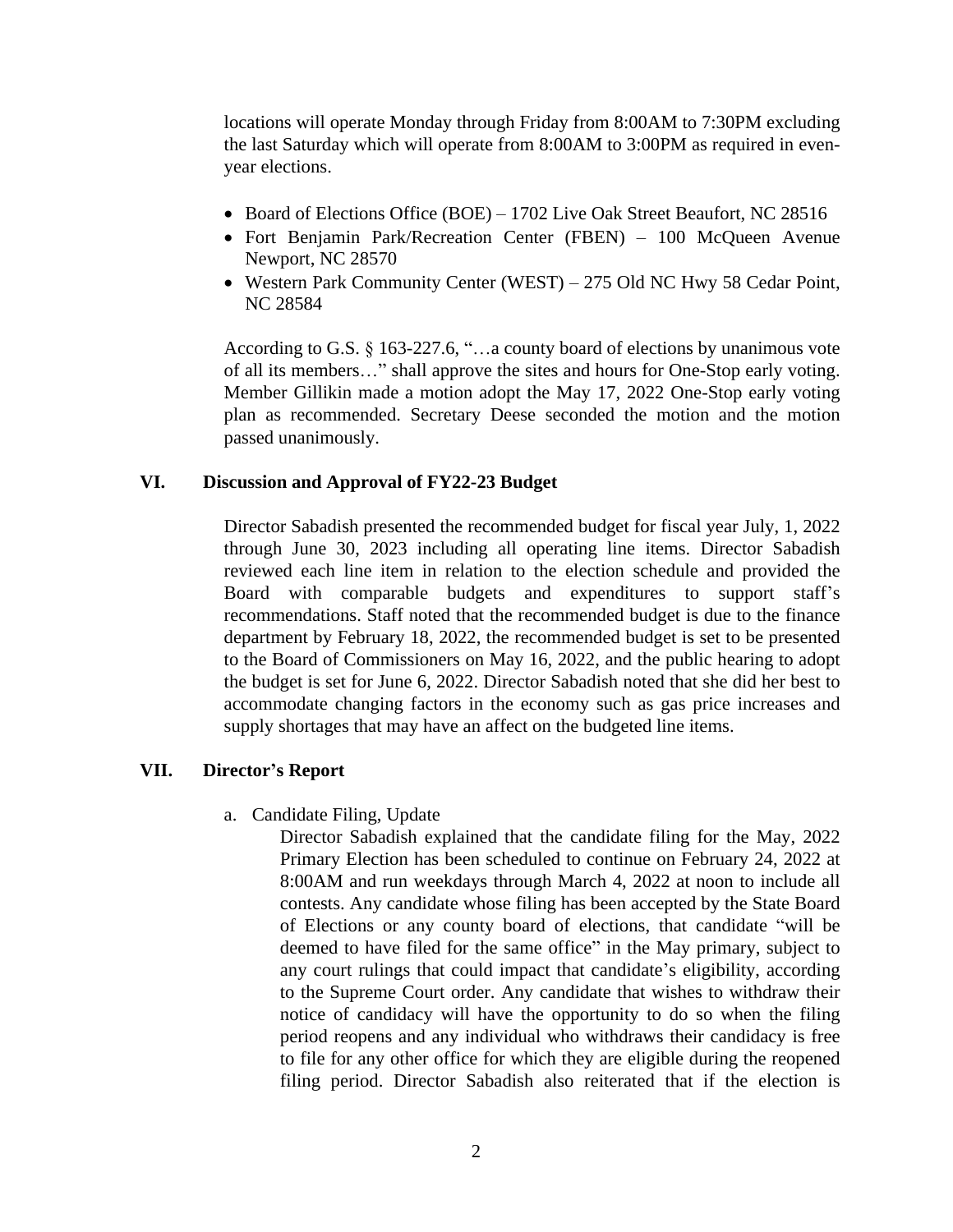postponed to another date due to a court order, the filing period will also be postponed.

### **VIII. Board Comments**

Chair Cuthrell opened the floor for Board comments. No formal action was required by the Board.

### **Secretary Deese**

Secretary Deese thanked the Director for her work on the FY22-23 budget and noted that she is looking forward to the upcoming State Board of Elections conference in March.

#### Member Gillikin

Member Gillikin acknowledge that compiling the budget has a lot of variables to consider and thanked the Director for her hard work on preparing the budget.

#### Chair Cuthrell

Chair Cuthrell thanked staff and noted that the presentation and delivery of the budget was well thought out.

## **IX. Closed session in accordance with GS 143-318.11 (1) for the purpose of discussing personnel**

Secretary Deese made a motion to go into closed session in accordance with GS 143-318.11 (1) for the purpose of discussing personnel. The motion to go into closed session was seconded by Member Gillikin and the motion was passed unanimously.

### **X. Return to Open Session**

Secretary Deese made a motion to return to open session. The motion to return to open session was seconded by Member Gillikin and the motion was passed unanimously. Upon returning to open session, Secretary Deese made a motion to reclassify the salary grade for the Deputy Director moving the position from a grade sixty-six (66) to a grade sixty-seven (67) and to increase Deputy Director Burke's annual salary by two percent (2%) making her annual salary fifty thousand one hundred fifty-nine dollars and sixty-six cents (\$50,159.66). Member Gillikin seconded the motion and the motion passed unanimously.

# **XI. Adjournment**